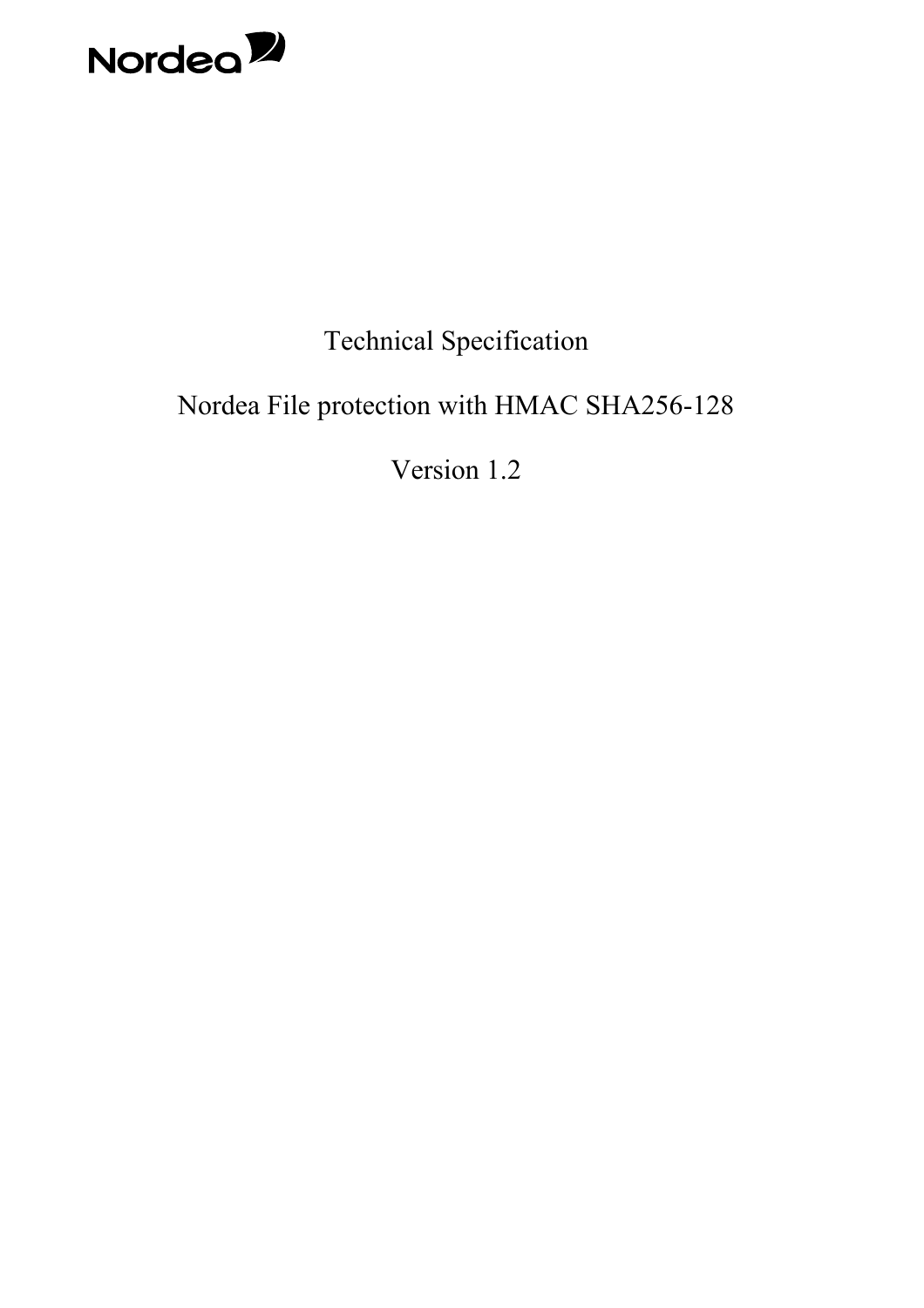

|                | <b>1 GENERAL</b>                                                 | 3               |
|----------------|------------------------------------------------------------------|-----------------|
| $\mathbf 1$    | <b>REFERENCES</b>                                                | 5               |
| 2 <sup>1</sup> | <b>DEFINITIONS</b>                                               | 5               |
|                | 2 TAMPER PROTECTION WITH HMAC-SHA256-128                         | 6               |
|                | <b>2.1 DATA FORMAT</b>                                           | 6               |
|                | <b>2.1.1 REQUIREMENT</b>                                         | $6\phantom{1}6$ |
|                | <b>2.2 BASIC FILE STRUCTURE</b>                                  | 6               |
|                | <b>2.2.1 SEAL INFORMATION</b>                                    | $\overline{7}$  |
|                | <b>2.3 CHARACTER TRANSLATION</b>                                 | $\overline{7}$  |
|                | 2.3.1 GENERAL                                                    | $\overline{7}$  |
|                | <b>2.3.2 NORMALISED CHARACTER SET</b>                            | $\overline{7}$  |
|                | <b>3 MANAGEMENT OF KEYS</b>                                      | 8               |
|                | <b>3.1 PRINCIPLE</b>                                             | 8               |
|                | <b>3.2 RESPONSIBILITY FOR KEYS</b>                               | 9               |
|                | <b>3.3 STORAGE</b>                                               | 9               |
|                | 3.4 USE OF KEYS                                                  | 9               |
|                | <b>3.5 KEY VERIFICATION VALUE</b>                                | 9               |
|                | <b>3.6 REQUIREMENT</b>                                           | 10              |
|                | <b>4 DEFINITION OF CHARACTERS USED</b>                           | 11              |
| 3              | <b>SENDING FORMAT</b>                                            | 14              |
| 4              | <b>POSSIBLE ERRORS</b>                                           | 15              |
| 5              | <b>EXAMPLE OF TEST FILE TO INVOICE PAYMENT SERVICE WITH HMAC</b> | 15              |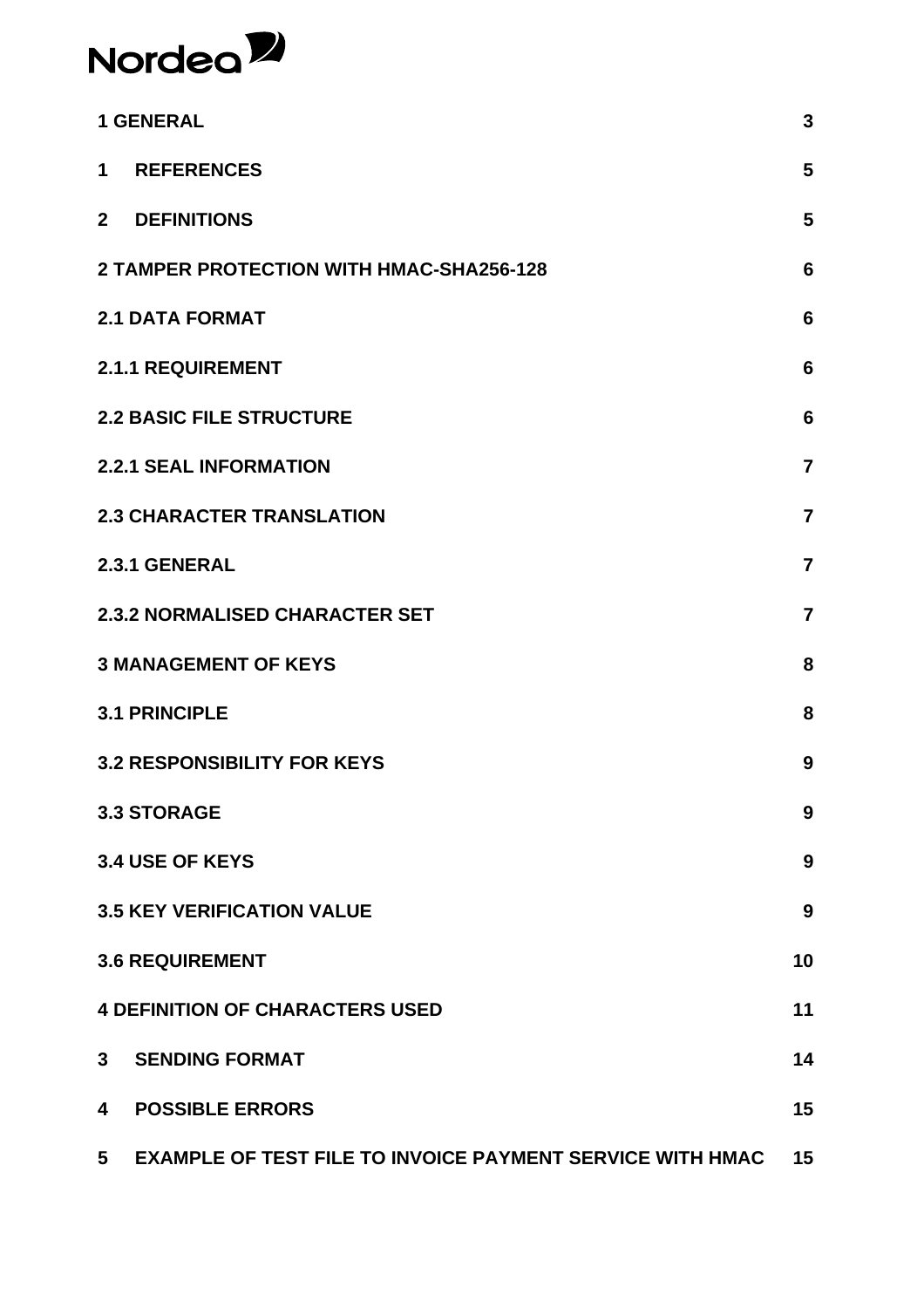

# **1 General**

This document describes the steps involved to protect a file from being intentionally or unintentionally modified. To be more precise — it makes it possible to detect such modification but **cannot stop modifications** from happening.

The process involves two steps, one step at the originator of the file and one step at the receiver of the file.

The protection is independent of the content of the file.

The originator of the file, which is often the sender of the file, computes a cryptographic checksum of the file called the HMAC. The receiver of the file also computes a HMAC and compares the one received from the sender with the one the receiver has computed. If the two are the same the file has not been modified and its integrity has been verified.

The cryptographic computation of the HMAC is done on the file using hex values after it has been normalised. The file itself though is not changed due to the normalisation process. This means that the unmodified file plus HMAC computed on the normalised file is sent to the receiver.

**It is the responsibility of the receiver to verify the integrity and thus do the second HMAC computation and comparison.** 

The graphs below show the process at both ends.

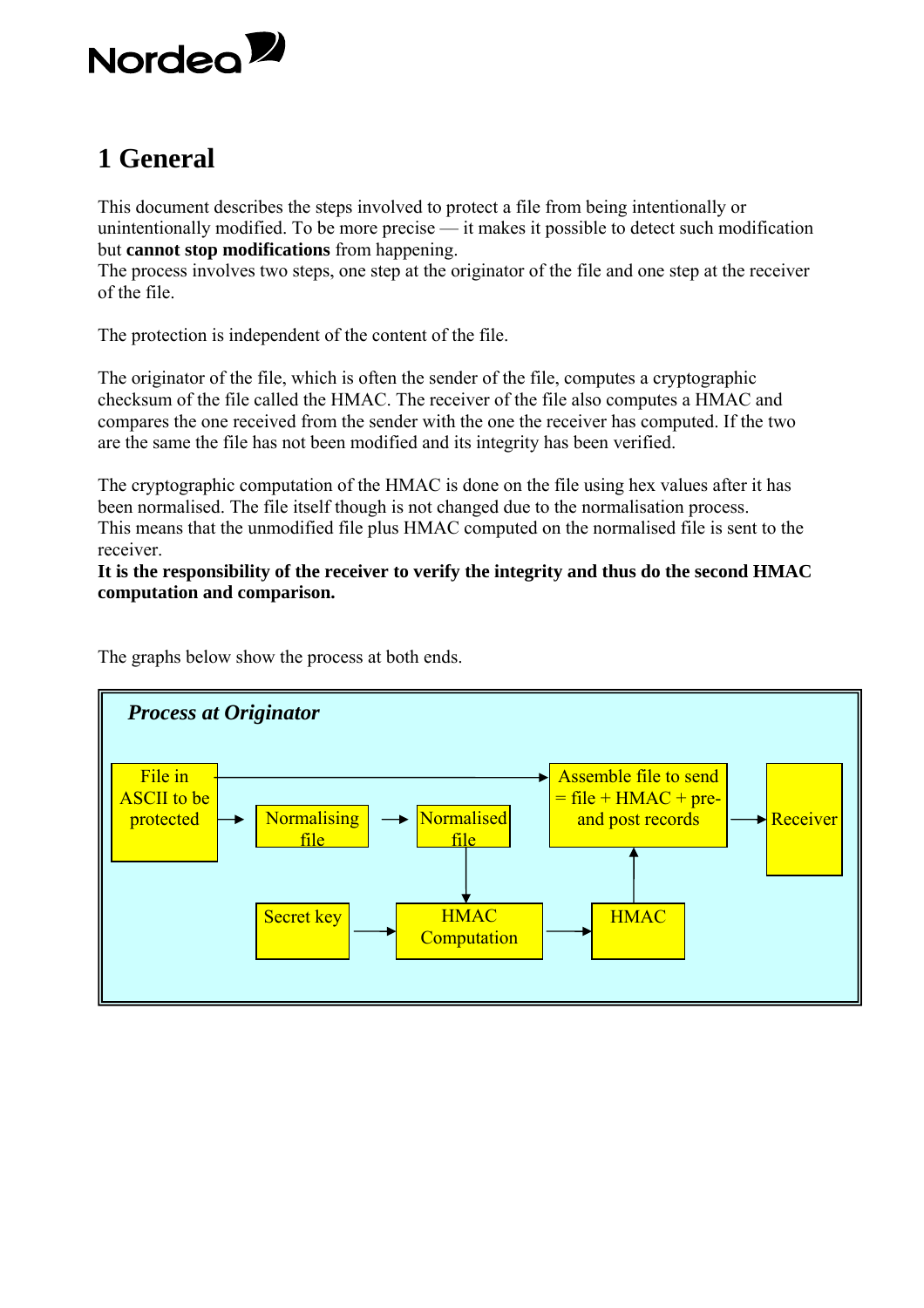



Several different methods exist for calculation of a cryptographic checksum. Nordea accept files protected with HMAC-SHA256-128 method.

The method is public and the security relies on keeping some of the input to the seal calculation secret, i.e. the key. Keys used are 128 bits long and are changed at certain intervals. The keys are generated by Nordea and sent to Nordea's customers well in advance of the time for replacement.

To be able to send files to Nordea the sender must have a seal agreement with Nordea and have received a customer id and a secret HMAC key to be able to sign the agreement. Additionally the rules set forth in this document must be followed.

In principle, Nordea's method of tamper protection with HMAC-SHA256-128 means that a file to be sent to Nordea is run through an algorithm (256-bit secure hash algorithm, SHA256) that calculates a cryptographic checksum on the file, a hash-based method authentication code (HMAC).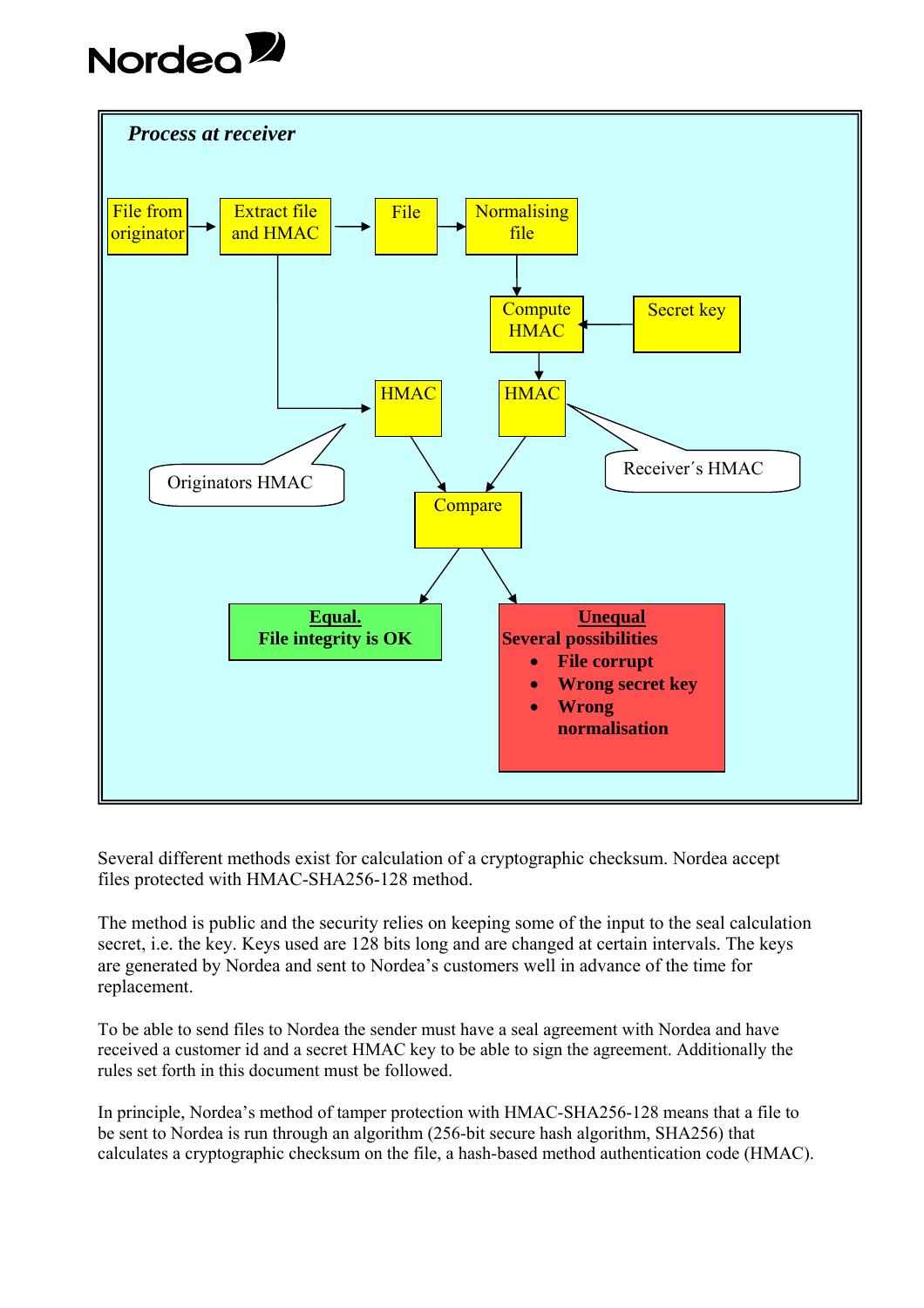# Nordea<sup>y</sup>

The standard uses a secret key that is 128 bits long to generate a MAC that is also 128 bits long. Note that the MAC should be truncated to 128 bits since SHA256 normally generates a 256-bit value. It is the first 128 bits that should be used as the HMAC.

## **1 References**

The calculation of HMAC-SHA256-128 is described in a three international documents.

Information Technology Laboratory at US National Institute of Standards, NIST has published 2 Federal Information Processing Standards, FIPS, which are relevant.

- 1. FIPS-198-1 describes the Secure Hash Algorithm; SHA using a 256 bit key.
- 2. FIPS-180-3 specifies Hashed Message Authentication Code, HMAC calculation

http://www.itl.nist.gov/fipspubs/index.htm

The Internet Engineering Task Force, IETF, has published a Request For Comments, RFC, document that is also applicable.

3. RFC 4868 specifies HMAC-SHA256-128 and how the calculated value is truncated.

http://www.rfc-editor.org/rfc/rfc4868.txt

## **2 Definitions**

| HASH algorithm | A function used to compute a signature of a file, a hash code, such that<br>it is difficult:<br>For a given hashcode<br>The HASH algorithm itself does not use any keys.             |
|----------------|--------------------------------------------------------------------------------------------------------------------------------------------------------------------------------------|
| Hash code      | The output of a hash algorithm                                                                                                                                                       |
| <b>HMAC</b>    | A seal computed using a hash algorithm on a file which has added<br>secret non-transmitted data. The non-transmitted data being part of the<br>computation serves as the secret key. |
| <b>KVV</b>     | Key Verification Value. Functions as a seal on the key and is used to<br>verify that the correct key is used.                                                                        |
| MAC            | Message Authentication Code, often used as synonym for seal. Seal,<br>MAC and HMAC may be used interchangeably meaning the same<br>thing in this specification.                      |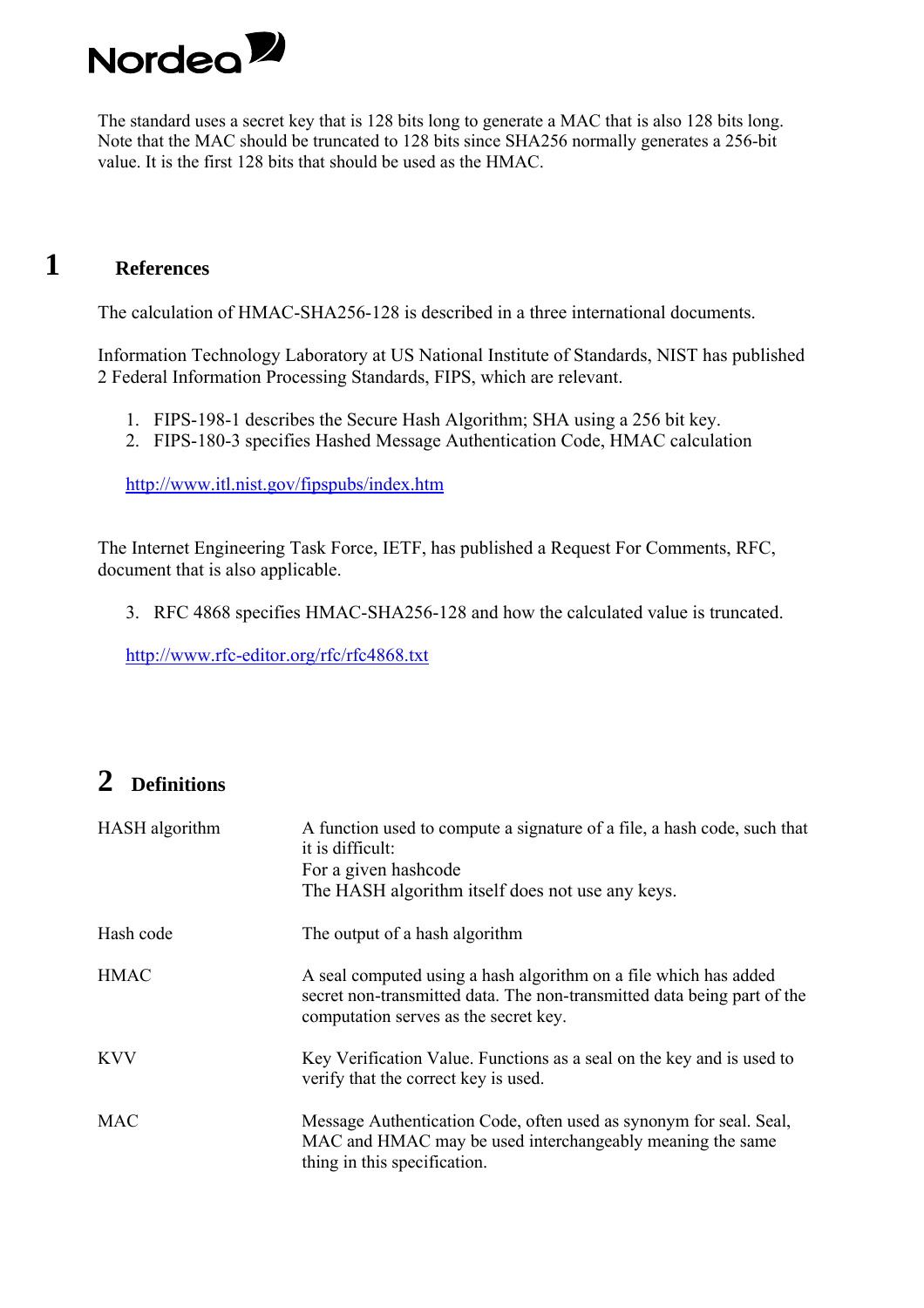

| Normalisation | Rules for ensuring that HMAC calculations are done in a consistent<br>way.                                                                                                         |
|---------------|------------------------------------------------------------------------------------------------------------------------------------------------------------------------------------|
| SEAL          | Equivalent with a cryptographic checksum, SEAL is a generic term<br>and several different algorithms and methods can be used to calculate<br>a seal, E.G. DES, MAA, MD5. and HMAC. |

## **2 Tamper protection with HMAC-SHA256-128**

When a data file with information is created, the seal is calculated with HMAC-SHA256-128 as per the following:

- 1. Use the current key provided by Nordea.
- 2. Initiate the algorithm with the current key value.
- 3. Read the file and normalise the contents.
- 4. Send the normalised data to the algorithm in order to calculate the HMAC.
- 5. When the file is read, carry out the final operation, which results in a calculated HMAC.
- 6. Calculate a key verification value, KVV.
- 7. Enter the HMAC and KVV in record %22 and the production date in record %20.
- 8. Send the files to Nordea for further processing.

When calculating the MAC, the entire file is read and all characters in the file are processed in the algorithm. Note that the % posts not shall be a part of the calculation.

When calculating the MAC, if end-of-line characters are used (CRLF, Carriage Return Line Feed), these characters should not be included in the calculation.

#### **2.1 Data format**

Because the algorithm is binary, great weight must be placed on the data format the file should have. To prevent problems with potential character conversions, bit patterns to be used in the calculation of the MAC are defined for each character (see the table at the end of this document).

#### **2.1.1 Requirement**

Every character included in the file must be included in the calculation as per above. Also, the file must have the format and the character set that the applicable applications presuppose.

#### **2.2 Basic file structure**

The seal is always placed in the %-22 record. Files that today have a seal sum within the file must change the sealing process. We don't support the HMAC standard for these type of files. For example if the Invoice payment service (FS) is used with a S post at the end of the file it is mandatory to execute a HMAC calculation and remove the post and place the seal in the communication record %-22.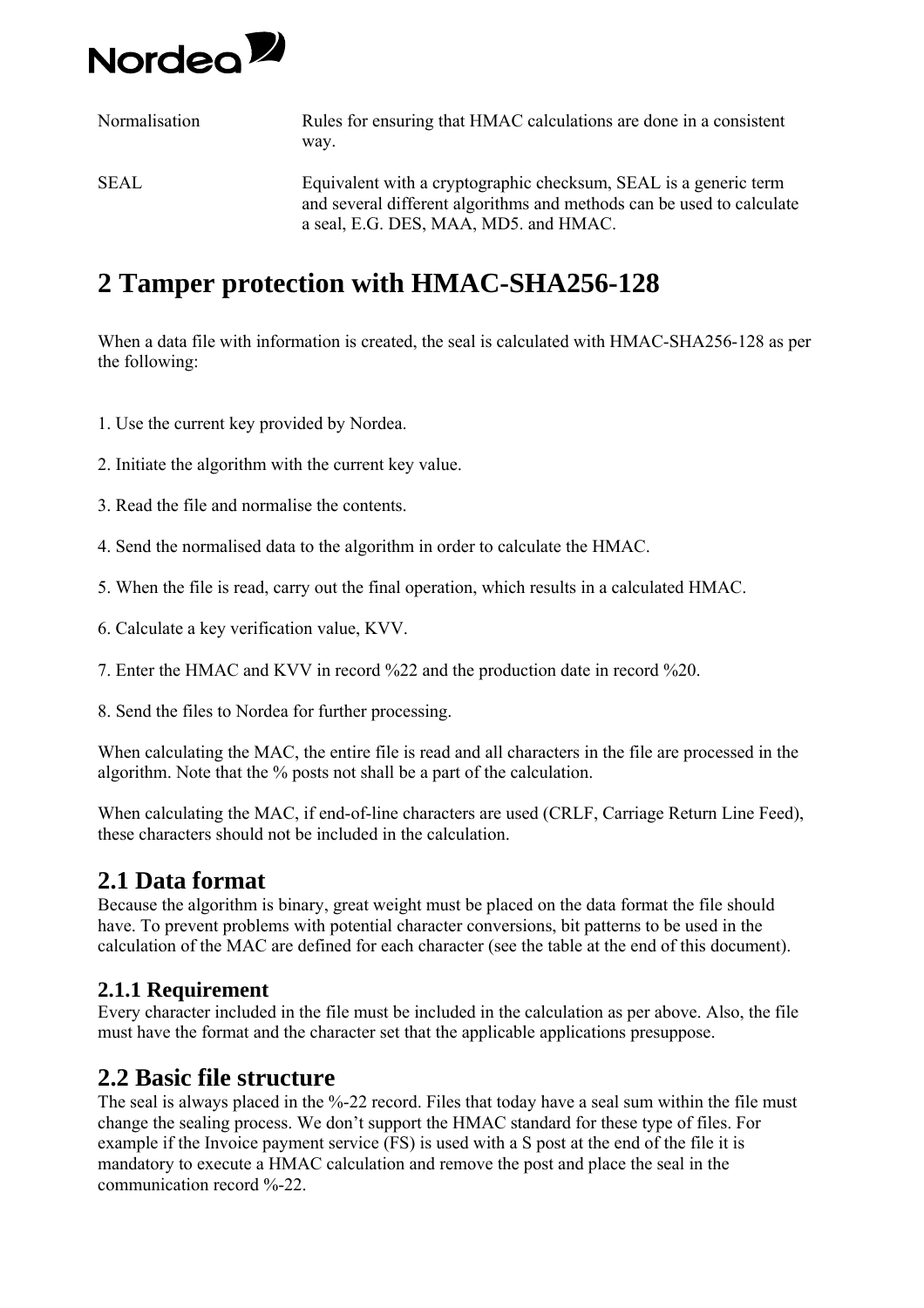

#### **2.2.1 Seal Information**

The seal information important to tamper protection is placed in the %020 and %022 records. Creation date is placed in the record "%020". MAC and KVV in %022. The %- records must always be 80 characters long regardless of the length of following records and must be structured as indicated in the tables below. More about the File transmission header (%001), Contents (%020, %022) and Trailer (%002) is described in Appendix 1. For detailed descriptions about communication methods see the document "Girolink Internet and other Communication methods".

| <b>Positions</b> | <b>Field description</b>                                             |
|------------------|----------------------------------------------------------------------|
| $1-4$            | "%020"                                                               |
| $5 - 14$         | Destination node                                                     |
| $15 - 24$        | Source node.                                                         |
| $25 - 31$        | External reference 1. Production date must always be stated          |
| $32 - 38$        | Number of items. (Stated where possible for allocation of space.)    |
| $39 - 48$        | External reference 2. Free text field, e.g. where customer number is |
|                  | stated.                                                              |
| $49 - 80$        | Reserve/Blank.                                                       |

| <b>Positions</b> | <b>Field description</b>                                                            |
|------------------|-------------------------------------------------------------------------------------|
| $1-4$            | "%022"                                                                              |
| $5 - 11$         | Number of records in file (Fantom records excluded), right justified "0"<br>padded. |
| $12 - 43$        | KVV for key used, 128 bits, presented as 32 hexadecimal digits.                     |
| 44-75            | MAC for the file, 128 bits, presented as 32 hexadecimal digits.                     |
| 76-80            | Blank/reserve                                                                       |

#### **2.3 Character translation**

#### **2.3.1 General**

Keyboard characters are not represented in the same way in different environments. For instance, if Å,  $\ddot{A}$  or  $\ddot{O}$  is written in DOS, only  $\blacksquare$  is visible when viewing the contents of a file with these characters from Windows. If the file looks differently at Nordea than it did at the sender, the calculated MAC will also differ. Consequently, the file's contents may need to be converted to a type of normalised standard character set so that the file always looks the same at the time of calculation regardless of where it was created. This means that a potential character conversion must take place right before the MAC is calculated and the file is sent to Nordea.

#### **2.3.2 Normalised character set**

For the method pertaining to this document (HMAC-SHA256-128), all characters in the 7-bit ASCII table (see the table at the end of this document), excluding the control character, are included, i.e. all characters from hex 20 (space) to hex  $7E (\sim)$ , inclusive. All characters that are not listed in the table are replaced by hex C3 (dec 195) before seal calculation.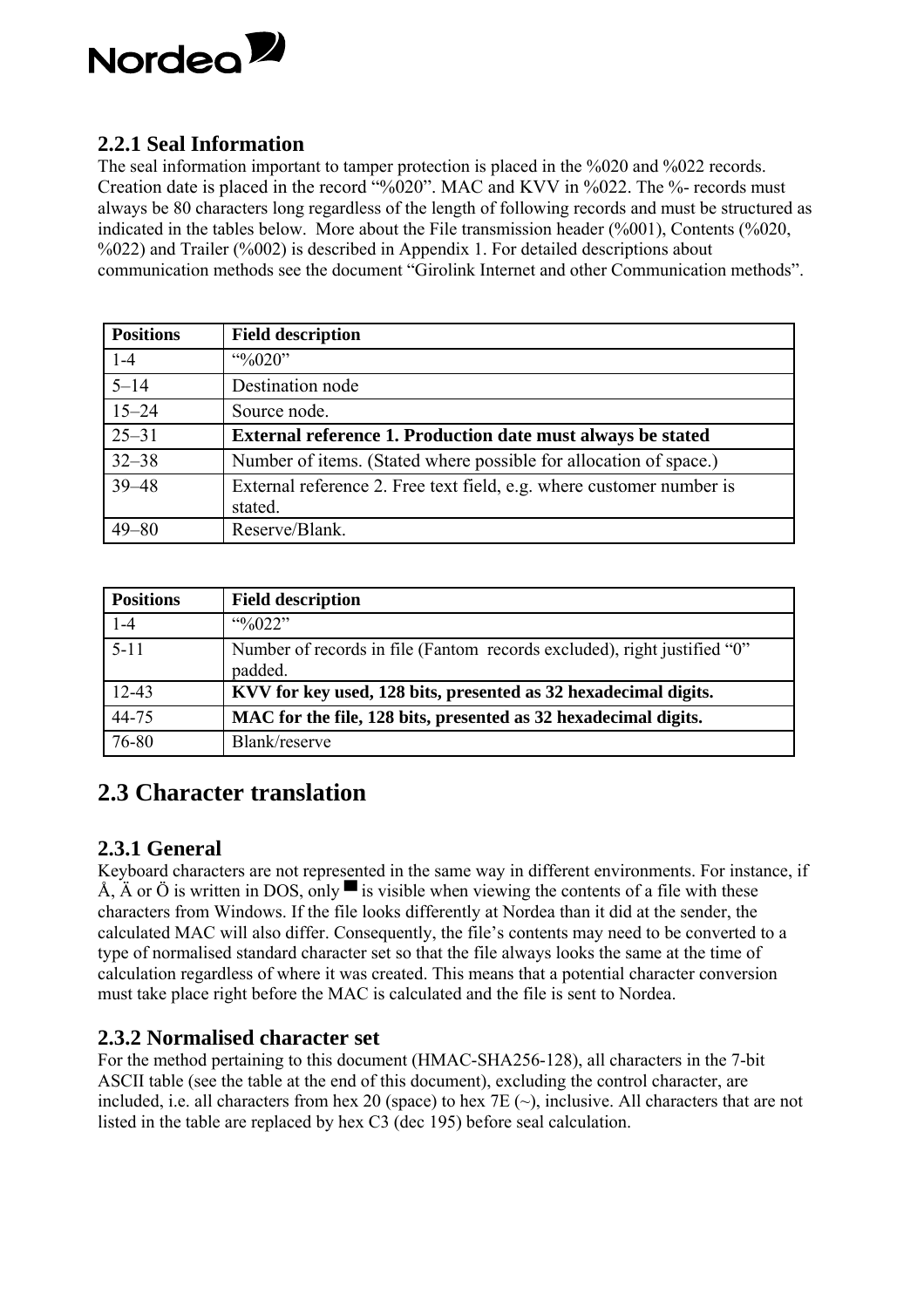



# **3 Management of keys**

#### **3.1 Principle**

HMAC-SHA256-128 requires a key that is 128 bits long for the calculation of the HMAC on the data. This is normally represented as 32 hexadecimal digits in manual processing. A key is valid, until a new key is requested, which is then delivered in a sealed key envelope. The key is secret to all outsiders and only those assigned, and consequently entrusted, to handle the key shall have knowledge of it.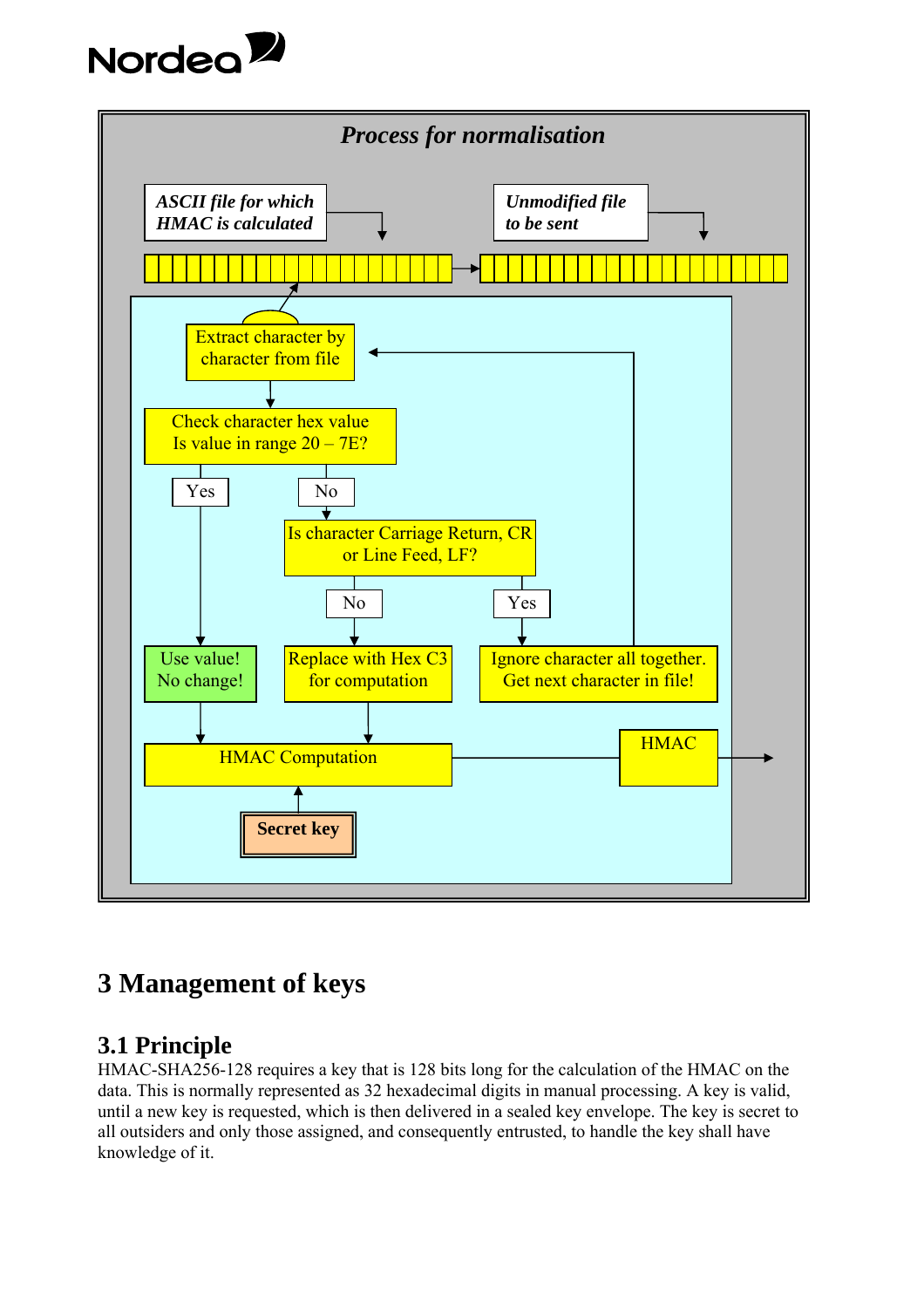

## **3.2 Responsibility for keys**

Within Nordea, the keys are handled with a high level of secrecy. The objective of key management is to achieve a situation in which the key cannot be revealed or abused in Nordea's environment. Therefore, great responsibility rests with the customer to manage keys and introduce program support for this so as to achieve a high level of security.



## **3.3 Storage**

The basis of key management is that the keys are stored in a secure manner when not in use. What constitutes a secure manner naturally depends on how the current environment is structured at each customer.

The following fundamental requirements must be set for secure key management:

- Keys are locked away when not in use.
- Keys are retrieved and entered in manually at each use.
- Processing should take place in an environment such that it can be reasonably ensured that the key values are not disclosed to unauthorised parties.

## **3.4 Use of keys**

When the key is to be used for calculation of a MAC, it must be entered into the algorithm. If no encryption is available in the environment in which tamper protection is used, the key should be entered manually via a keyboard at each use. To check the entry, the KVV belonging to each key can be used. The KVV can be stored in the system for comparison with the KVV obtained for the entered key value.

The key in HMAC-SHA256-128 is represented as a series of 32 hexadecimal digits in processing. The digits represent 4-bit groups and the key value can therefore be said to comprise 128 bits.

#### **3.5 Key verification value**

There is a key verification value (KVV) for each key. This is calculated as a MAC for a "standard file" with the current key. This KVV need not be secret in the same way as a key and can be used to verify that the key value is correct without disclosing the key value.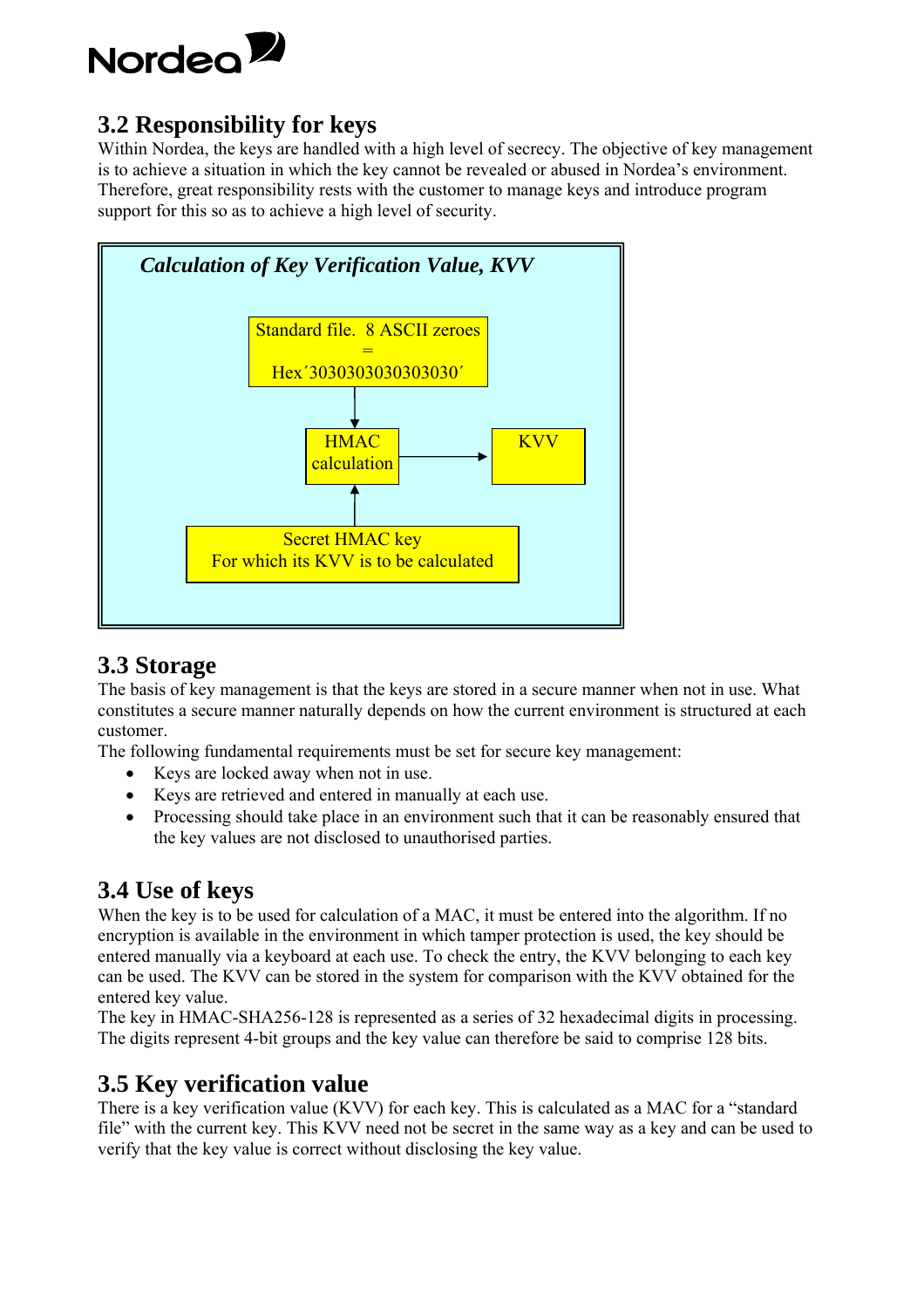

A KVV shall be calculated each time a key is used to protect a file. This value shall be placed in the indicated location stated above and shall be included in the check of the file done at Nordea. To check if an erroneous key value is entered, the customer's system can verify the KVV before calculation of the MAC is begun. The "Standard file" for the calculation of KVV has the contents: "00000000", i.e. 8 zeros in ASCII-format, hex 30.

#### **3.6 Requirement**

In the description above, it is stated that keys must be handled in such a way so that they cannot be disclosed to or used by unauthorised parties. The customer is charged with great responsibility for its keys and their handling. The key verification value (KVV) shall be used to reduce the possibility that erroneous key values are used.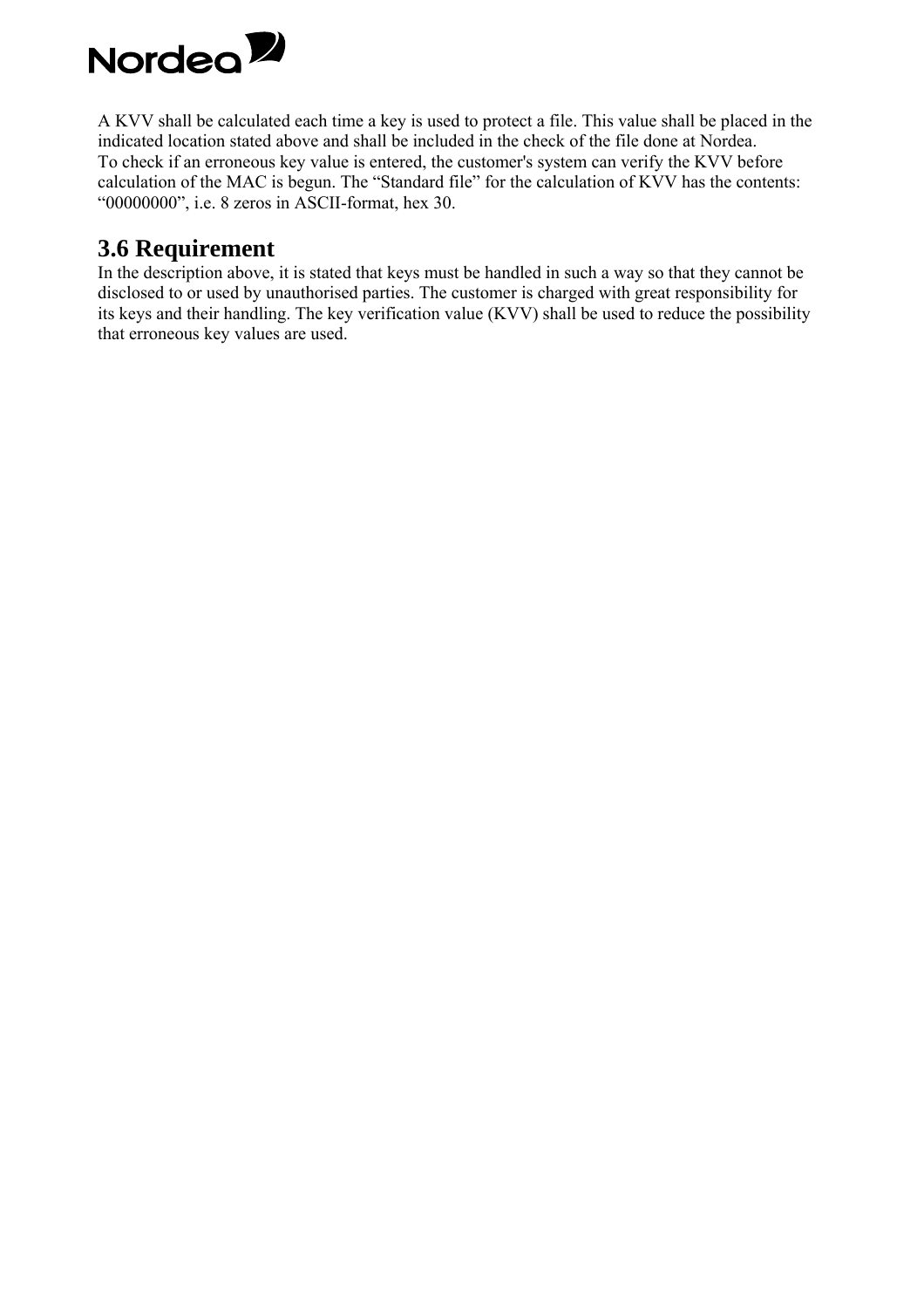

## **4 Definition of characters used**

This table shows the characters to be used in the calculation of a MAC in accordance with Nordea's method HMAC-SHA256-128. The characters that are not in the table are replaced, as previously mentioned, with hex C3 (dec 195) before seal calculation.

| <b>Hexadecimal</b> | <b>Binary</b> | Char. as per 7-bit ASCII<br><b>ISO/IEC 646</b> |  |  |  |  |  |
|--------------------|---------------|------------------------------------------------|--|--|--|--|--|
| 20                 | 0010 0000     | <b>SP</b>                                      |  |  |  |  |  |
| 21                 | 0010 0001     | Ţ                                              |  |  |  |  |  |
| 22                 | 0010 0010     | " (double quote)                               |  |  |  |  |  |
| 23                 | 0010 0011     | $\#$                                           |  |  |  |  |  |
| 24                 | 0010 0100     | \$                                             |  |  |  |  |  |
| 25                 | 0010 0101     | $\frac{0}{0}$                                  |  |  |  |  |  |
| 26                 | 0010 0110     | $\&$                                           |  |  |  |  |  |
| 27                 | 0010 0111     | ' (single quote)                               |  |  |  |  |  |
| 28                 | 0010 1000     |                                                |  |  |  |  |  |
| 29                 | 0010 1001     |                                                |  |  |  |  |  |
| 2A                 | 0010 1010     | $\ast$                                         |  |  |  |  |  |
| 2B                 | 0010 1011     |                                                |  |  |  |  |  |
| 2C                 | 0010 1100     |                                                |  |  |  |  |  |
| 2D                 | 0010 1101     | - (minus sign)                                 |  |  |  |  |  |
| 2E                 | 0010 1110     | $\bullet$                                      |  |  |  |  |  |
| 2F                 | 0010 1111     | $\sqrt{2}$                                     |  |  |  |  |  |
| 30                 | 0011 0000     | $\boldsymbol{0}$                               |  |  |  |  |  |
| 31                 | 0011 0001     | $\mathbf{1}$                                   |  |  |  |  |  |
| 32                 | 0011 0010     | $\overline{2}$                                 |  |  |  |  |  |
| 33                 | 0011 0011     | 3                                              |  |  |  |  |  |
| 34                 | 0011 0100     | $\overline{4}$                                 |  |  |  |  |  |
| 35                 | 0011 0101     | 5                                              |  |  |  |  |  |
| 36                 | 0011 0110     | 6                                              |  |  |  |  |  |
| 37                 | 0011 0111     | $\overline{7}$                                 |  |  |  |  |  |
| 38                 | 0011 1000     | $\,8\,$                                        |  |  |  |  |  |
| 39                 | 0011 1001     | 9                                              |  |  |  |  |  |
| 3A                 | 0011 1010     | $\ddot{\cdot}$                                 |  |  |  |  |  |
| 3B                 | 0011 1011     | $\Box$<br>$\blacktriangleright$                |  |  |  |  |  |
| 3C                 | 0011 1100     | $\,<$                                          |  |  |  |  |  |
| 3D                 | 0011 1101     | $\!\!\!=\!\!\!\!$                              |  |  |  |  |  |
| 3E                 | 0011 1110     | $\,>$                                          |  |  |  |  |  |
| 3F                 | 0011 1111     | $\overline{?}$                                 |  |  |  |  |  |
| 40                 | 0100 0000     | $@$ , $\mathrm{\acute{E}}$                     |  |  |  |  |  |
| 41                 | 0100 0001     | $\mathbf{A}$                                   |  |  |  |  |  |
| 42                 | 0100 0010     | $\bf{B}$                                       |  |  |  |  |  |
| 43                 | 0100 0011     | $\mathcal{C}$                                  |  |  |  |  |  |
| 44                 | 0100 0100     | $\mathbf D$                                    |  |  |  |  |  |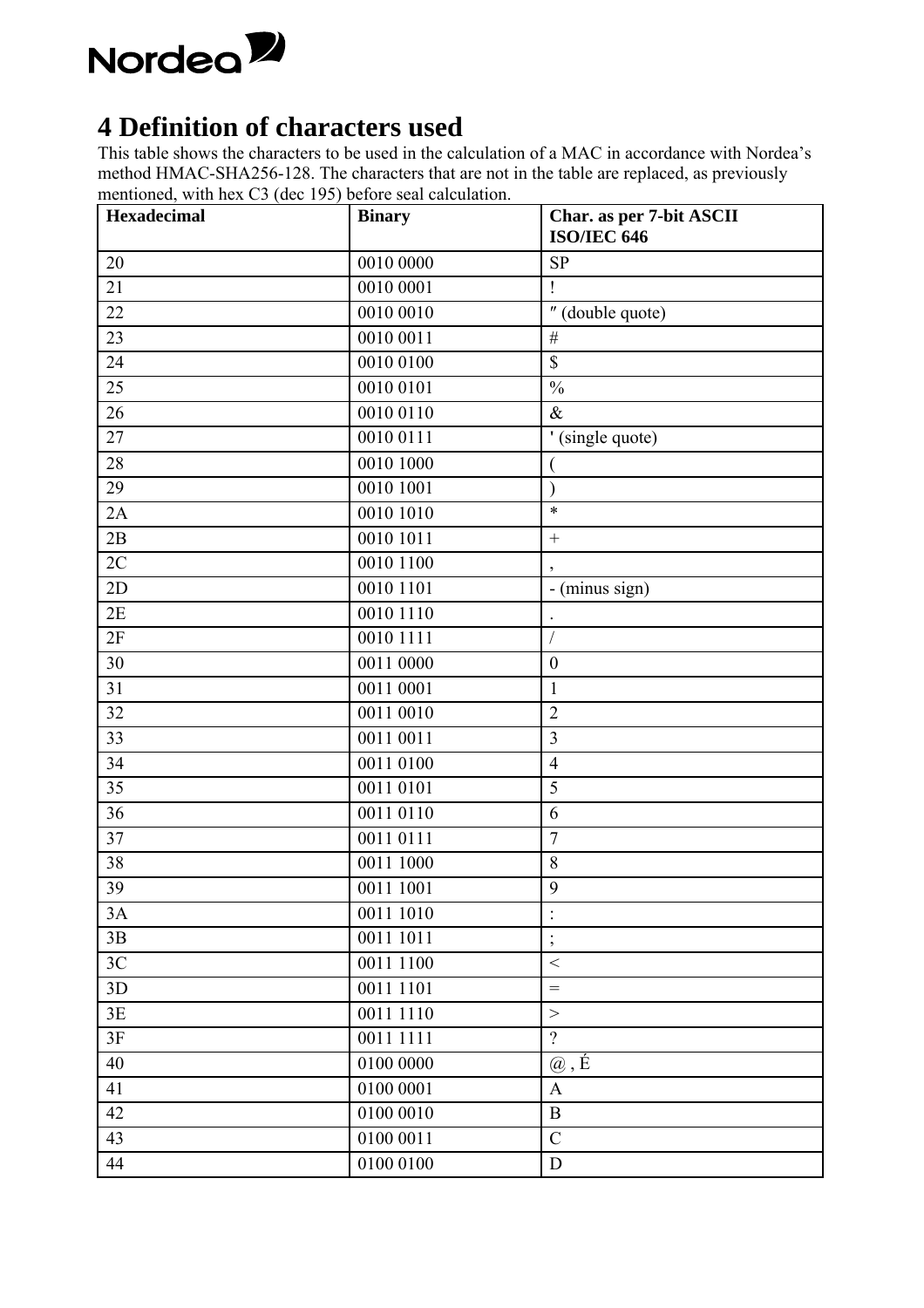

| 45              | 0100 0101 | ${\bf E}$                                |
|-----------------|-----------|------------------------------------------|
| 46              | 0100 0110 | ${\bf F}$                                |
| 47              | 0100 0111 | $\overline{G}$                           |
| 48              | 0100 1000 | H                                        |
| 49              | 0100 1001 | $\bf I$                                  |
| 4A              | 0100 1010 | $\bf J$                                  |
| 4B              | 0100 1011 | $\bf K$                                  |
| 4C              | 0100 1100 | L                                        |
| 4D              | 0100 1101 | M                                        |
| $4E$            | 0100 1110 | $\mathbf N$                              |
| 4F              | 0100 1111 | $\mathcal{O}$                            |
| 50              | 0101 0000 | $\mathbf{P}$                             |
| 51              | 0101 0001 | Q                                        |
| 52              | 0101 0010 | $\mathbf R$                              |
| 53              | 0101 0011 | S                                        |
| 54              | 0101 0100 | $\overline{T}$                           |
| 55              | 0101 0101 | U                                        |
| 56              | 0101 0110 | $\overline{\mathbf{V}}$                  |
| $\overline{57}$ | 0101 0111 | W                                        |
| 58              | 0101 1000 | $\mathbf X$                              |
| 59              | 0101 1001 | $\mathbf Y$                              |
| 5A              | 0101 1010 | $\overline{Z}$                           |
| 5B              | 0101 1011 | $[ , \ddot{A}$                           |
| 5C              | 0101 1100 | $\setminus, \overline{O}$                |
| 5D              | 0101 1101 | $\overline{]}$ , $\overline{A}$          |
| $5E$            | 0101 1110 | $^\wedge$ , Ü                            |
| 5F              | 0101 1111 | (underscore)                             |
| 60              | 0110 0000 | $\mathcal{A}$<br>$\dot{\phantom{a}}$ , é |
| 61              | 0110 0000 | a                                        |
| 62              | 0110 0001 | $\mathbf b$                              |
| 63              | 0110 0010 | $\mathbf c$                              |
| 64              | 0110 0100 | $\rm d$                                  |
| 65              | 0110 0101 | ${\bf e}$                                |
| 66              | 0110 0110 | f                                        |
| 67              | 0110 0111 | g                                        |
| 68              | 0110 1000 | $\mathbf h$                              |
| 69              | 0110 1001 | $\mathbf{i}$                             |
| 6A              | 0110 1010 | $\mathbf{j}$                             |
| 6 <sub>B</sub>  | 0110 1011 | $\mathbf k$                              |
| 6C              | 0110 1100 | $\mathbf{1}$                             |
| 6D              | 0110 1101 | m                                        |
| 6E              | 0110 1110 | $\mathbf n$                              |
| 6F              | 0110 1111 | $\mathbf O$                              |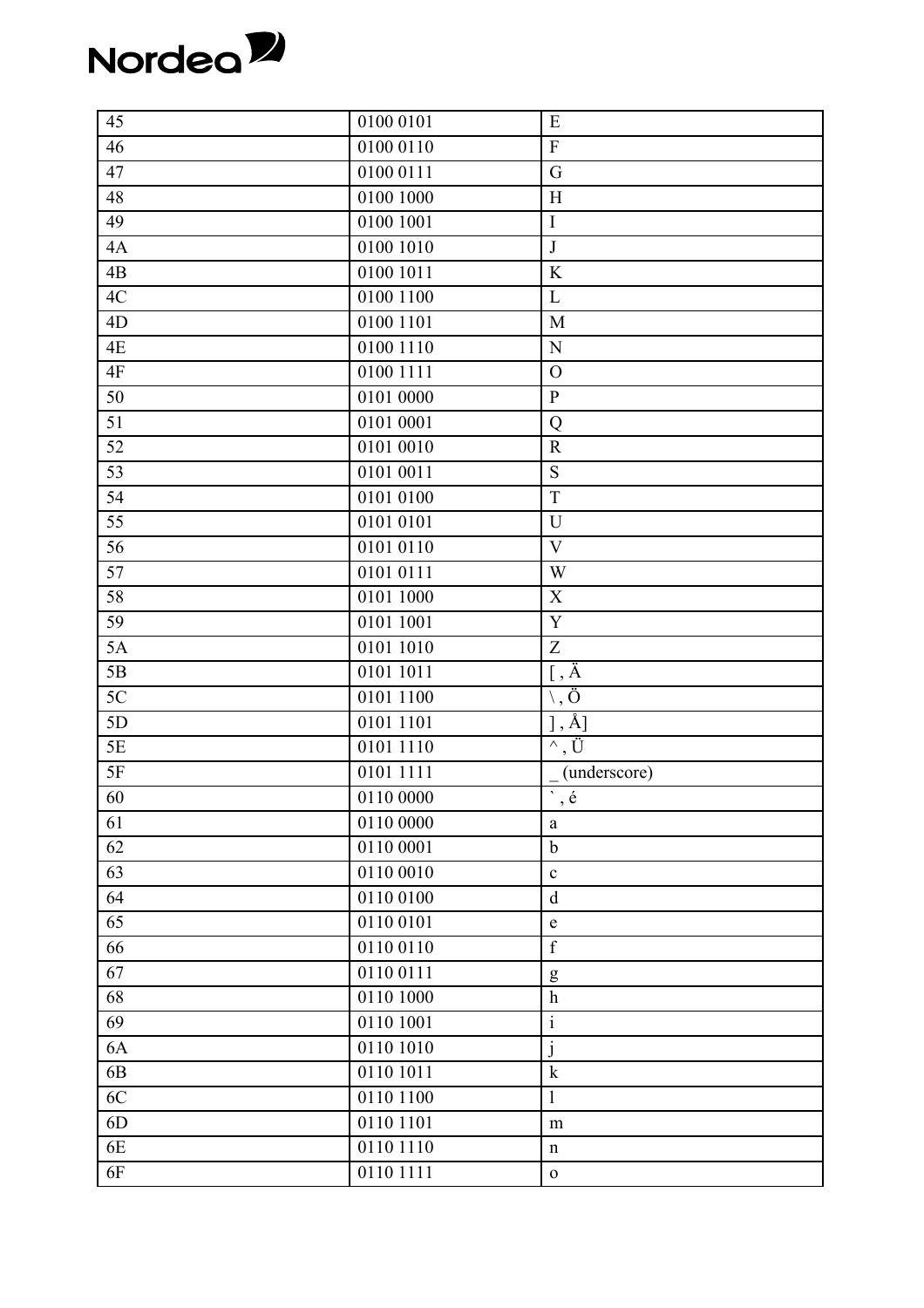

| 70        | 0111 0000 | p                             |
|-----------|-----------|-------------------------------|
| 71        | 0111 0001 | q                             |
| 72        | 0111 0010 | $\mathbf{r}$                  |
| 73        | 0111 0011 | S                             |
| 74        | 0111 0100 | t                             |
| 75        | 0111 0101 | u                             |
| 76        | 0111 0110 | V                             |
| 77        | 0111 0111 | W                             |
| 78        | 0111 1000 | X                             |
| 79        | 0111 1001 | y                             |
| <b>7A</b> | 0111 1010 | Z                             |
| 7B        | 0111 1011 | $\{$ , $\ddot{a}$             |
| 7C        | 0111 1100 | $\vert$ , $\ddot{\mathrm{o}}$ |
| 7D        | 0111 1101 | $\}$ , å                      |
| <b>7E</b> | 0111 1110 | $\sim$ , ü                    |

#### **4.1 EBCDIC – ASCII Conversion Table**

When calculating a MAC, ASCII shall always be used. Consequently, if the customer's platform uses EBCDIC, a character conversion must be applied before the MAC calculation. The following conversion table shall be used in these cases.

The outer frame represents the hexadecimal EBCDIC value. To translate SPACE (x'40') in EBCDIC to ASCII, the following is done:

1. Find 4x in the left-hand column.

2. On the 4x row, find the value below the x0 column.

3. The value found is 20, which corresponds to SPACE (x'40') in EBCDIC.

|    | x0             | x1              | x2             | X3             | X4             | X5             | X <sub>6</sub> | X7             | X <sup>8</sup> | X9             | xА             | xB             | xC             | xD             | xE             | xF             |
|----|----------------|-----------------|----------------|----------------|----------------|----------------|----------------|----------------|----------------|----------------|----------------|----------------|----------------|----------------|----------------|----------------|
| 0x | C <sub>3</sub> | $\overline{C}3$ | C <sub>3</sub> | C <sub>3</sub> | C <sub>3</sub> | C <sub>3</sub> | C <sub>3</sub> | C <sub>3</sub> | C <sub>3</sub> | C <sub>3</sub> | C <sub>3</sub> | C <sub>3</sub> | C <sub>3</sub> | C <sub>3</sub> | C <sub>3</sub> | C <sub>3</sub> |
| 1x | C <sub>3</sub> | $\overline{C}3$ | C <sub>3</sub> | C <sub>3</sub> | C <sub>3</sub> | C <sub>3</sub> | C <sub>3</sub> | C <sub>3</sub> | C <sub>3</sub> | C <sub>3</sub> | C <sub>3</sub> | C <sub>3</sub> | C <sub>3</sub> | C <sub>3</sub> | C <sub>3</sub> | C <sub>3</sub> |
| 2x | C <sub>3</sub> | C3              | C <sub>3</sub> | C <sub>3</sub> | C <sub>3</sub> | C3             | C <sub>3</sub> | C <sub>3</sub> | C <sub>3</sub> | C <sub>3</sub> | C <sub>3</sub> | C <sub>3</sub> | C <sub>3</sub> | C <sub>3</sub> | C <sub>3</sub> | C <sub>3</sub> |
| 3x | C <sub>3</sub> | C <sub>3</sub>  | C <sub>3</sub> | C <sub>3</sub> | C <sub>3</sub> | C <sub>3</sub> | C <sub>3</sub> | C <sub>3</sub> | C <sub>3</sub> | C <sub>3</sub> | C <sub>3</sub> | C <sub>3</sub> | C <sub>3</sub> | C <sub>3</sub> | C <sub>3</sub> | C <sub>3</sub> |
| 4x | 20             | $\overline{C}3$ | C <sub>3</sub> | 7B             | C <sub>3</sub> | C <sub>3</sub> | C <sub>3</sub> | 7D             | C <sub>3</sub> | C <sub>3</sub> | C <sub>3</sub> | 2E             | 3C             | 28             | 2B             | 21             |
| 5x | 26             | 60              | C <sub>3</sub> | C <sub>3</sub> | C <sub>3</sub> | C3             | C <sub>3</sub> | C <sub>3</sub> | C <sub>3</sub> | C <sub>3</sub> | C <sub>3</sub> | 5D             | 2A             | 29             | 3B             | 5E             |
| 6x | 2D             | 2F              | C <sub>3</sub> | 23             | C <sub>3</sub> | C <sub>3</sub> | C <sub>3</sub> | 24             | C <sub>3</sub> | C <sub>3</sub> | 7C             | 2C             | 25             | 5F             | 3E             | 3F             |
| 7x | C <sub>3</sub> | 5C              | C <sub>3</sub> | C <sub>3</sub> | C <sub>3</sub> | C <sub>3</sub> | C <sub>3</sub> | C <sub>3</sub> | C <sub>3</sub> | 60             | 3A             | 5B             | 5C             | 27             | 3D             | 22             |
| 8x | C <sub>3</sub> | 61              | 62             | 63             | 64             | 65             | 66             | 67             | 68             | 69             | C <sub>3</sub> | C <sub>3</sub> | C <sub>3</sub> | C <sub>3</sub> | C <sub>3</sub> | C <sub>3</sub> |
| 9x | C <sub>3</sub> | 6A              | 6B             | 6C             | 6 <sub>D</sub> | 6E             | 6F             | 70             | 71             | 72             | C <sub>3</sub> | C <sub>3</sub> | C <sub>3</sub> | C <sub>3</sub> | C <sub>3</sub> | 5D             |
| Ax | C <sub>3</sub> | <b>7E</b>       | 73             | 74             | 75             | 76             | 77             | 78             | 79             | <b>7A</b>      | C <sub>3</sub> | C <sub>3</sub> | C <sub>3</sub> | C <sub>3</sub> | C <sub>3</sub> | C <sub>3</sub> |
| Bx | C <sub>3</sub> | C3              | C <sub>3</sub> | C <sub>3</sub> | C <sub>3</sub> | 5B             | C <sub>3</sub> | C <sub>3</sub> | C <sub>3</sub> | C <sub>3</sub> | C <sub>3</sub> | 7C             | C <sub>3</sub> | C <sub>3</sub> | C <sub>3</sub> | C <sub>3</sub> |
| Cx | 7B             | 41              | 42             | 43             | 44             | 45             | 46             | 47             | 48             | 49             | C <sub>3</sub> | C <sub>3</sub> | C <sub>3</sub> | C <sub>3</sub> | C <sub>3</sub> | C <sub>3</sub> |
| Dx | 7D             | 4A              | 4B             | 4C             | 4 <sub>D</sub> | 4E             | 4F             | 50             | 51             | 52             | C <sub>3</sub> | C <sub>3</sub> | <b>7E</b>      | C <sub>3</sub> | C <sub>3</sub> | C <sub>3</sub> |
| Ex | 40             | $\overline{C}3$ | 53             | 54             | 55             | 56             | 57             | 58             | 59             | 5A             | C <sub>3</sub> | C <sub>3</sub> | 40             | C <sub>3</sub> | C <sub>3</sub> | C <sub>3</sub> |
| Fx | 30             | 31              | 32             | 33             | 34             | 35             | 36             | 37             | 38             | 39             | C <sub>3</sub> | C <sub>3</sub> | 5E             | C <sub>3</sub> | C <sub>3</sub> | C <sub>3</sub> |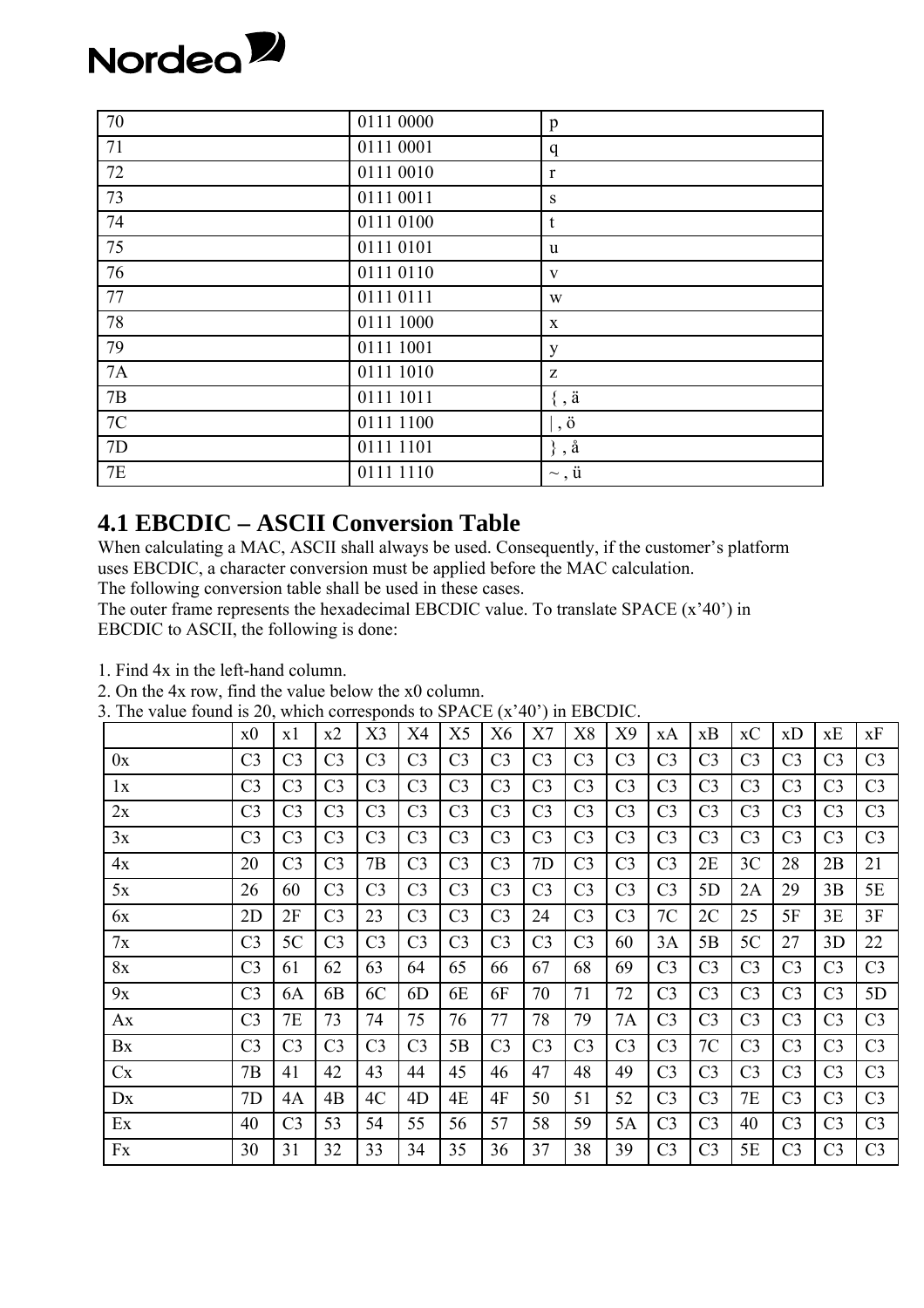

# **3 Sending format**

Sending format S2 facilitates standardised file identification. This is essential to a uniform standard for media management.

Sending format S2 also makes it possible to run several sub-files of the same type in a single sending. Each sub-file is to be surrounded by file items (%020 and %022) and the entire sending is to be surrounded by sending items (%001 and %002).

In other respects all per cent items have the same length as the application items. Letters must always be upper-case. All items are alfa-numerical and written left-aligned and blanks filled in (does not concern the number field in the File Trailer %022, which must be numerical and written right aligned and zero filled in. In connection with the Mac-code the File Trailer also contains the Seal, see below).

Compulsory information is in extra bold type. Other information is not essential but can if specified improve the handling related to file transmission.

A data forwarding agent must always specify the origin in the address fields (%020).

| <b>Transmission header</b> |
|----------------------------|
|----------------------------|

| <b>Positions</b> | <b>Field description</b>                                       |
|------------------|----------------------------------------------------------------|
| $1 - 4$          | %001                                                           |
| $5 - 14$         | <b>Delivering node.</b> (Node ID.)                             |
| $15 - 20$        | Password. (Is NOT specified for SNI or TCP/IP transfer.)       |
| 21               | 0 (zero). Indicates delivery.                                  |
| $22 - 24$        | File type.                                                     |
| $25 - 30$        | <b>External reference</b> . Dates must be specified as yymmdd. |
| 31               | Free field for e.g. sending number during the day.             |
| 32               | $\mathbf{0}$ (zero).                                           |
| $33 - 80$        | Reserve/Blank.                                                 |

#### **File header**

An address post for each application file.

| <b>Positions</b> | <b>Field description</b>                                                        |
|------------------|---------------------------------------------------------------------------------|
| $1-4$            | "%020"                                                                          |
| $5 - 14$         | Destination node                                                                |
| $15 - 24$        | Source node.                                                                    |
| $25 - 31$        | External reference 1. Production date must always be stated                     |
| $32 - 38$        | Number of items. (Stated where possible for allocation of space.)               |
| $39 - 48$        | External reference 2. Free text field, e.g. where customer number is<br>stated. |
| $49 - 80$        | Reserve/Blank.                                                                  |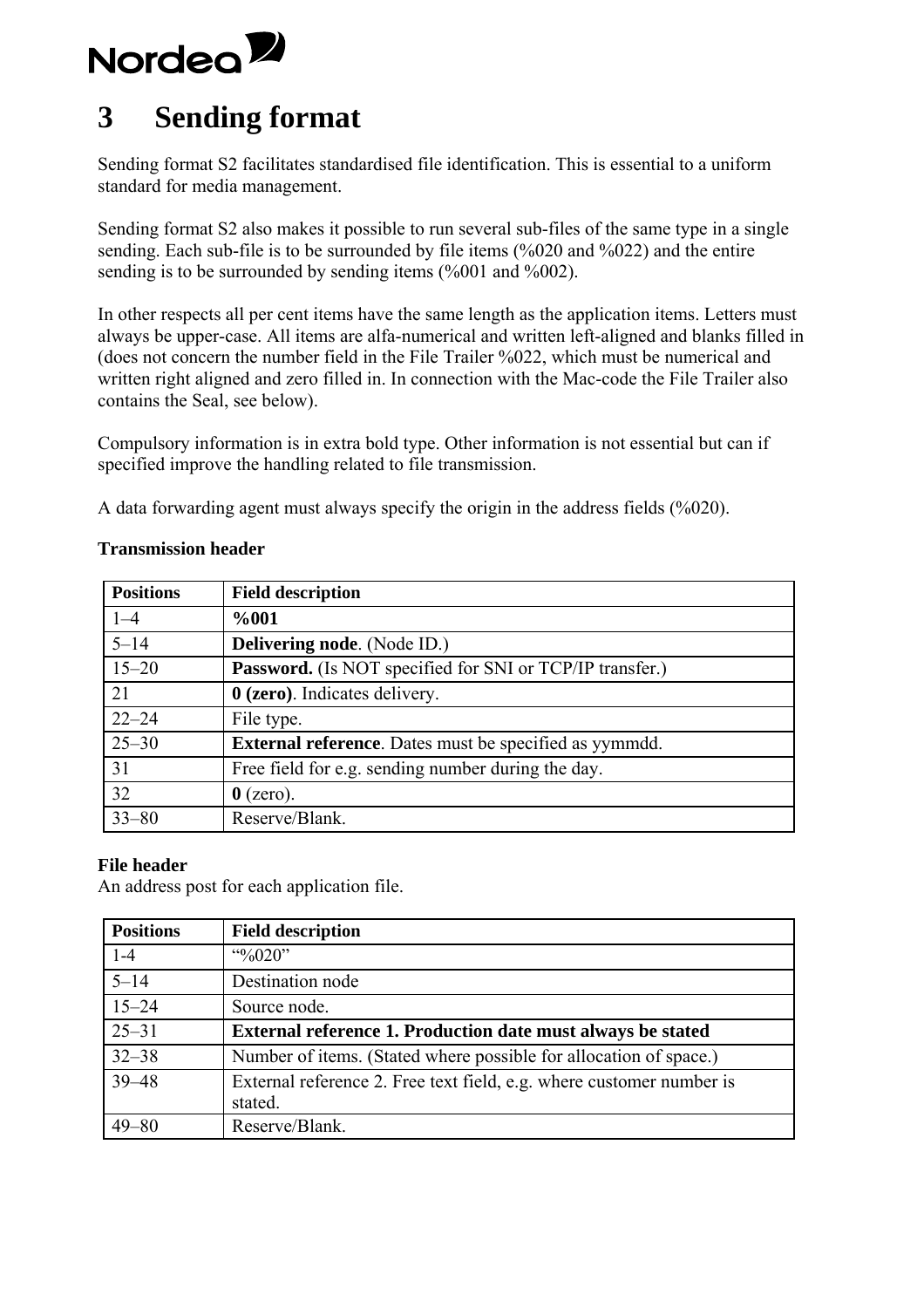

#### **File Trailer**

| <b>Positions</b> | <b>Field description</b>                                                            |
|------------------|-------------------------------------------------------------------------------------|
| $1-4$            | "%022"                                                                              |
| $5 - 11$         | Number of records in file (Fantom records excluded), right justified "0"<br>padded. |
| $12 - 43$        | KVV for key used, 128 bits, presented as 32 hexadecimal digits.                     |
| 44-75            | MAC for the file, 128 bits, presented as 32 hexadecimal digits.                     |
| 76-80            | Blank/reserve                                                                       |

#### **Transmission Trailer**

| <b>Positions</b> | <b>Field description</b> |
|------------------|--------------------------|
|                  | %002                     |
| $-80$            | Reserve/Blank.           |

## **4 Possible errors**

If the HMAC verification fails one or more of the following might be the cause of the problem:

- The HMAC is correctly calculated by the originator of the file but gets corrupted during transport.
- The file itself gets corrupted during transport
- The originator and the receiver do not use the same key for HMAC computation
- An error occurred during normalisation. When a character outside the normal range (20-7F) was detected the calculation did not use the hex ´C3 value for calculation but the value itself instead.

E.G the value hex FF was not detected in file by either the originator or the receiver so instead of hex C3 hex FF was used in the HMAC calculation.

• One or more Carriage Return and/or Line feed was included in the calculation.

## **5 Example of test file to Invoice payment service with HMAC**

**%001TCP1234567 001P0082700 %020FS-T 0123456789090105 A9999**  0A99990310231 2A9999 99999999 TESTBOLAGET AB TESTVÄGEN 1 TEL 08-123456 SEKSEK